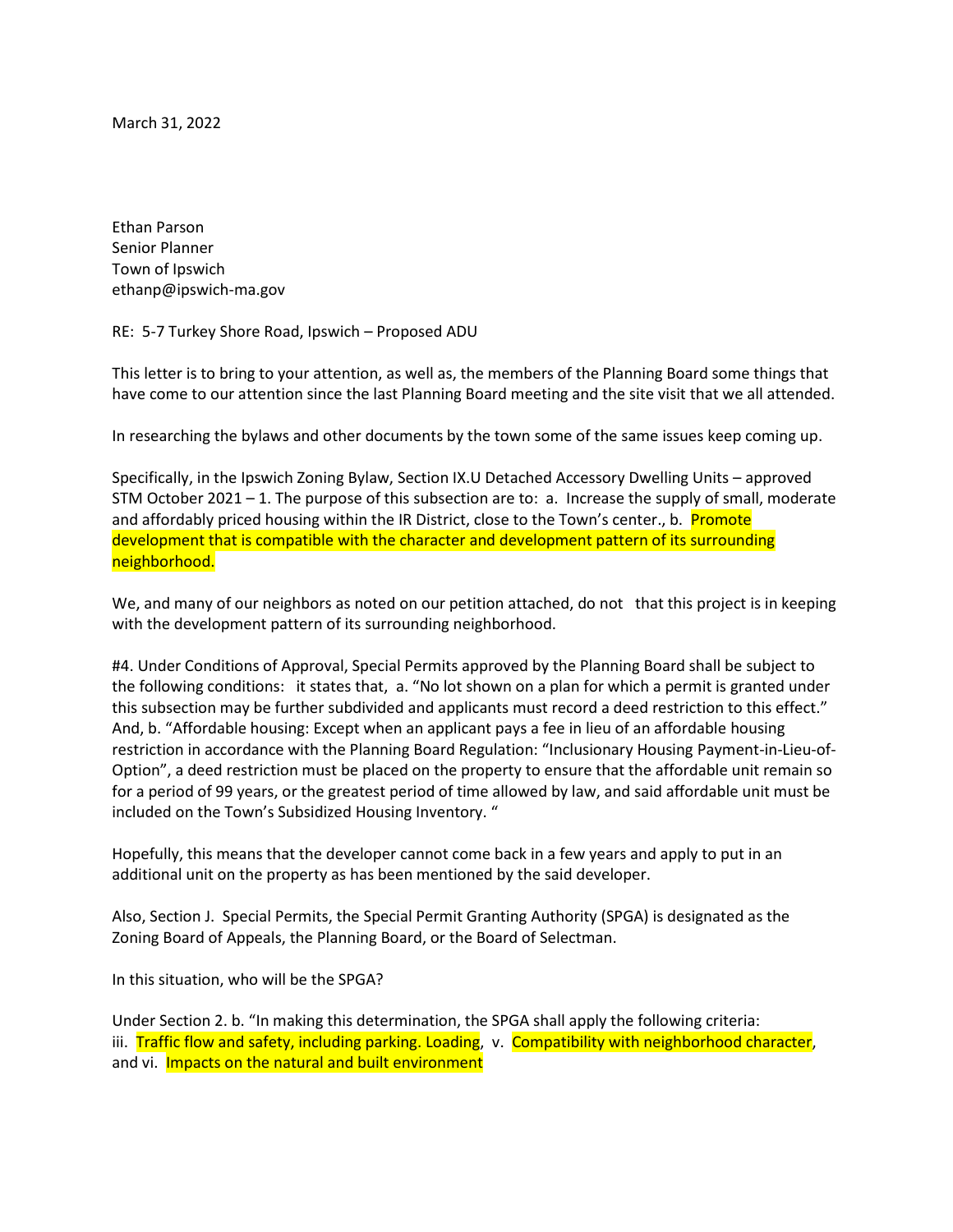This section above, and the items noted are particular concerns of the neighborhood and don't seem to be adequately addressed at this point. Attached is a topographic map showing the drainage for the entire neighborhood that has been submitted to the Conservation Commission.

We have also had the opportunity to review the Ipswich Town Character Statement, prepared by Department of Planning and Development, Ipswich, Massachusetts, September 2004. The statement describes the distinctive qualities and characteristics of Ipswich from the perspective of residents. Although it is non-regulatory guidance if offers design guidelines and recommendations for various land uses found throughout Ipswich. It also states that it's purpose is to preserve the distinct historic character of Ipswich as well as protect the diverse community and environmental resources that define the town. In the section titled "How will it be used?" It recommends that the TCS "should be taken into consideration on all future planning and development activities, to ensure that future development fits local surroundings and adds to the distinctive local character. Special permit granting authorities are encouraged to use the guidelines described in the TCS to help determine whether or not a proposal meets the criterion "compatibility with neighborhood character."

In the TCS, it describes the Turkey Shore Road Neighborhood, page 18, "many properties have been developed along the waterfront. Densely built, the neighborhood is almost exclusively residential and the age of its housing ranges from pre-1725 to present day." On page 34 of the TCS under 10. Residential Design, "When choosing a place to live, people often select a neighborhood first and a home second. The ingredients that shape a neighborhood into a unique and desirable place to reside include the design of the homes, historical attributes, natural features of the land and native vegetation, degree of privacy, landscaping and views. These features bond to form the character of a neighborhood. Ipswich is fortunate to have any neighborhoods with distinctive character. Before building in Ipswich, developers and homebuilders are encouraged to become familiar with the character of their neighborhood. Prospective builders should examine the neighborhood's existing setbacks structural tendencies/design, buffers, degrees of privacy, viewscapes, landscaping, and the natural features of the land." In section 10.1 Issues and Guidelines two issues are outlined that are a particular concern: "Coherency in proportionality of residential design is an important component of neighborhood character, and, The manner in which structures relate to each other and to the street shapes the character of the neighborhood."

We hope the that the efforts of the committee that took the time to analyze and produce this report were not in vain and this helps the Planning Board in their decisions on whether to approve a project or not.

Finally, an article in the IPSWICH LOCAL NEWS, published on March 30, 2022 regarding the state proposal to allow more apartments in MBTA Communities is being challenged by the Select Board, letter attached. This bill was passed in January 2021, before the new bylaw allowing Accessory Dwelling Units in October 2021. How is it that the MBTA proposal that was passed before the bylaw is not in effect and the new bylaw is going forward with little to no consideration as to how it will effect our neighborhoods? It seems as though it would be wise to slow down to consider the overall effects to the town and the character of each individual neighborhood.

Thank you for your time and consideration.

William H Mitchell – 9 Turkey Shore Road Denise M Prosser – 9 Turkey Shore Road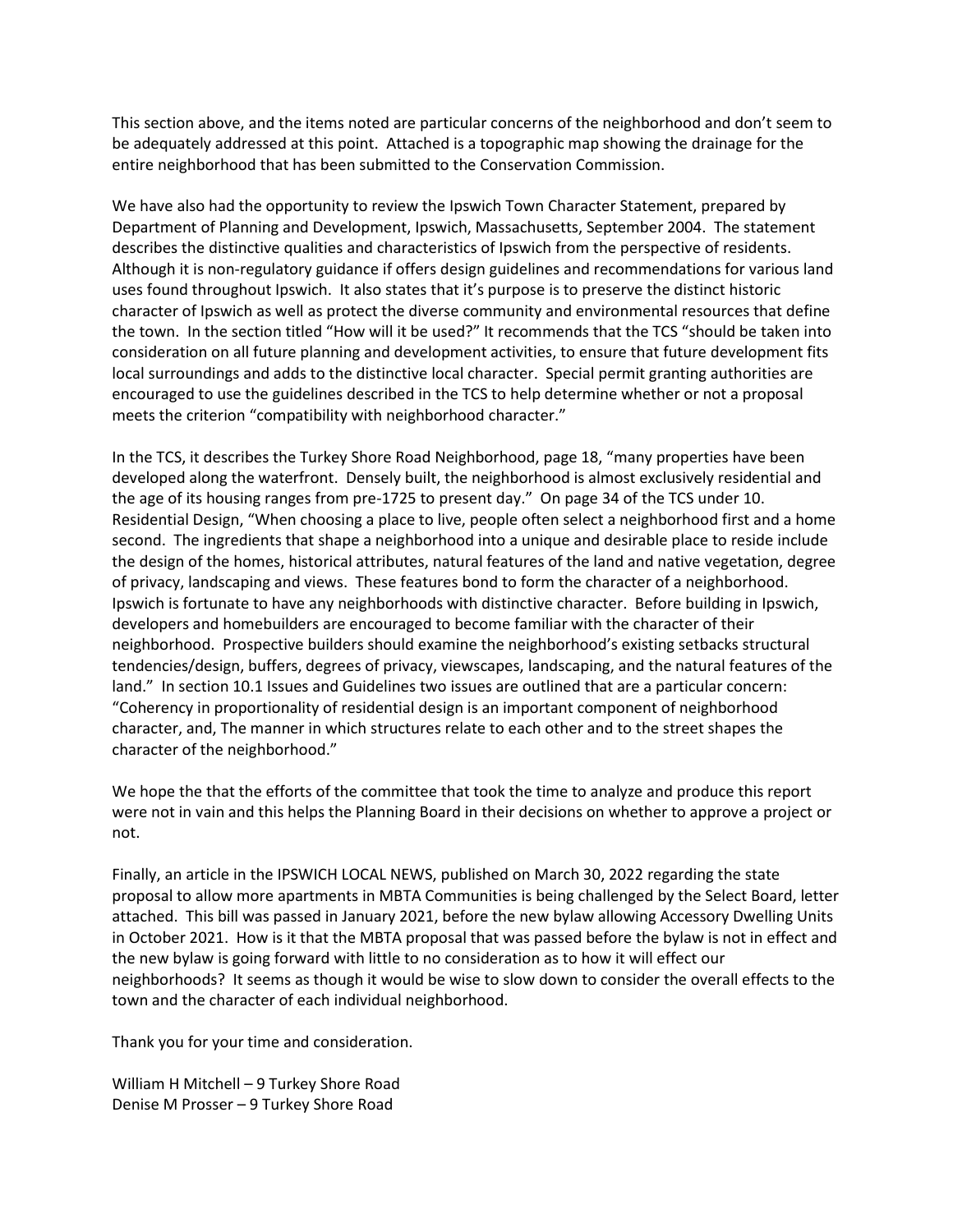Diana L Prosser – 11 Tukey Shore Road Margaret Nealon – 3 Turkey Shore Road Ed Hetnar – 20 Poplar Street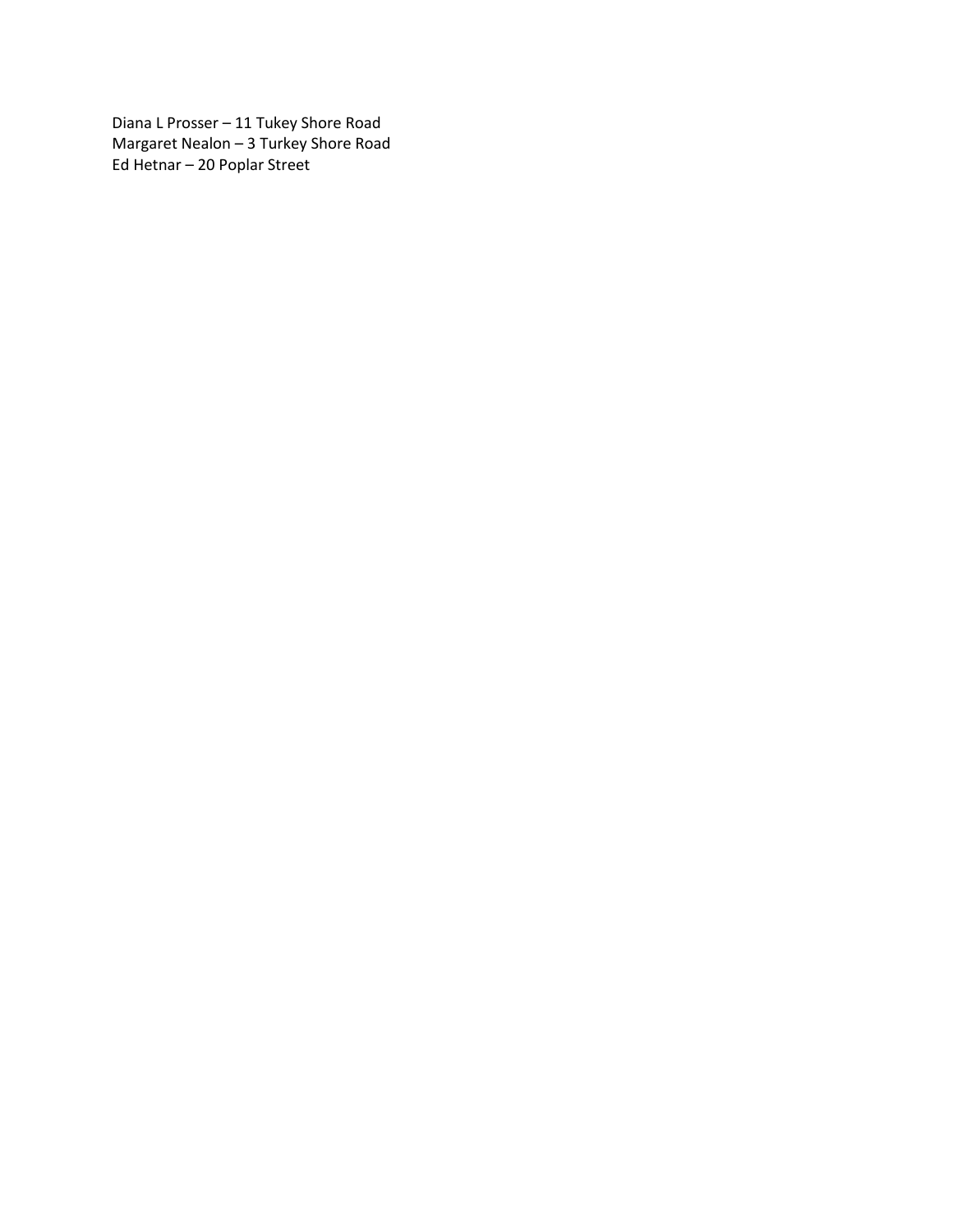

**Denise Prosser <denise@cleansoils.com>**

### **5 Turkey Shore Road RDA Drainage Issue**

1 message

#### **William Mitchell <**bill@cleansoils.com> Tue, Mar 1, 2022 at 10:56 AM

To: Brendan Lynch <brendanl@ipswichma.gov>, janetr@ipswichma.gov Cc: Denise Prosser <denise@cleansoils.com>

Dear CONCOM:

I am the owner of [9 Turkey Shore Road](https://www.google.com/maps/search/9+Turkey+Shore+Road?entry=gmail&source=g) that abuts [5 Turkey Shore Road.](https://www.google.com/maps/search/5+Turkey+Shore+Road?entry=gmail&source=g) I would like to speak about the Project Weds night. Please see the attached for tomorrow's meeting. Can you please help me share this during the Zoom Meeting tomorrow?

The attached shows Topography via color code (yellow the highest and blue the lowest). It also shows detailed surface water drainage flows within this neighborhood including the RDA project Location.

Clearly surface water is an issue for this Project both from the small drain basin and roadway way runoff. To demonstrate this concern, the catch basin system in front of [5 Turkey Shore Road](https://www.google.com/maps/search/5+Turkey+Shore+Road?entry=gmail&source=g) flooded frequently.

This proposed project has the potential to worsen the drainage issue within this neighborhood. The worsening could be flooding the finished basement at [9 Turkey Shore Road](https://www.google.com/maps/search/9+Turkey+Shore+Road?entry=gmail&source=g). The water table is only inches from the bottom of our finished basement and there is no sump.

CONCOM please help prevent further flooding in this portion of the neighborhood. With that said, a Positive RDA is appropriate according to 310 CMR 10.00.

#### **William H. Mitchell, Jr., LSP** President/Geologist



PO Box 591 Ipswich, MA 01938 Office: 978-356-1177 Cell: 978-852-5988 [bill@cleansoils.com](mailto:bill@cleansoils.com) [www.cleansoils.com](http://www.cleansoils.com/)

PLEASE NOTE: This message, including any attachments, may include privileged, confidential and/or inside information. Any distribution or use of this communication by anyone other than the intended recipient is strictly prohibited and may be unlawful. If you are not the intended recipient, please notify the sender by replying to this message and then delete it from your system.

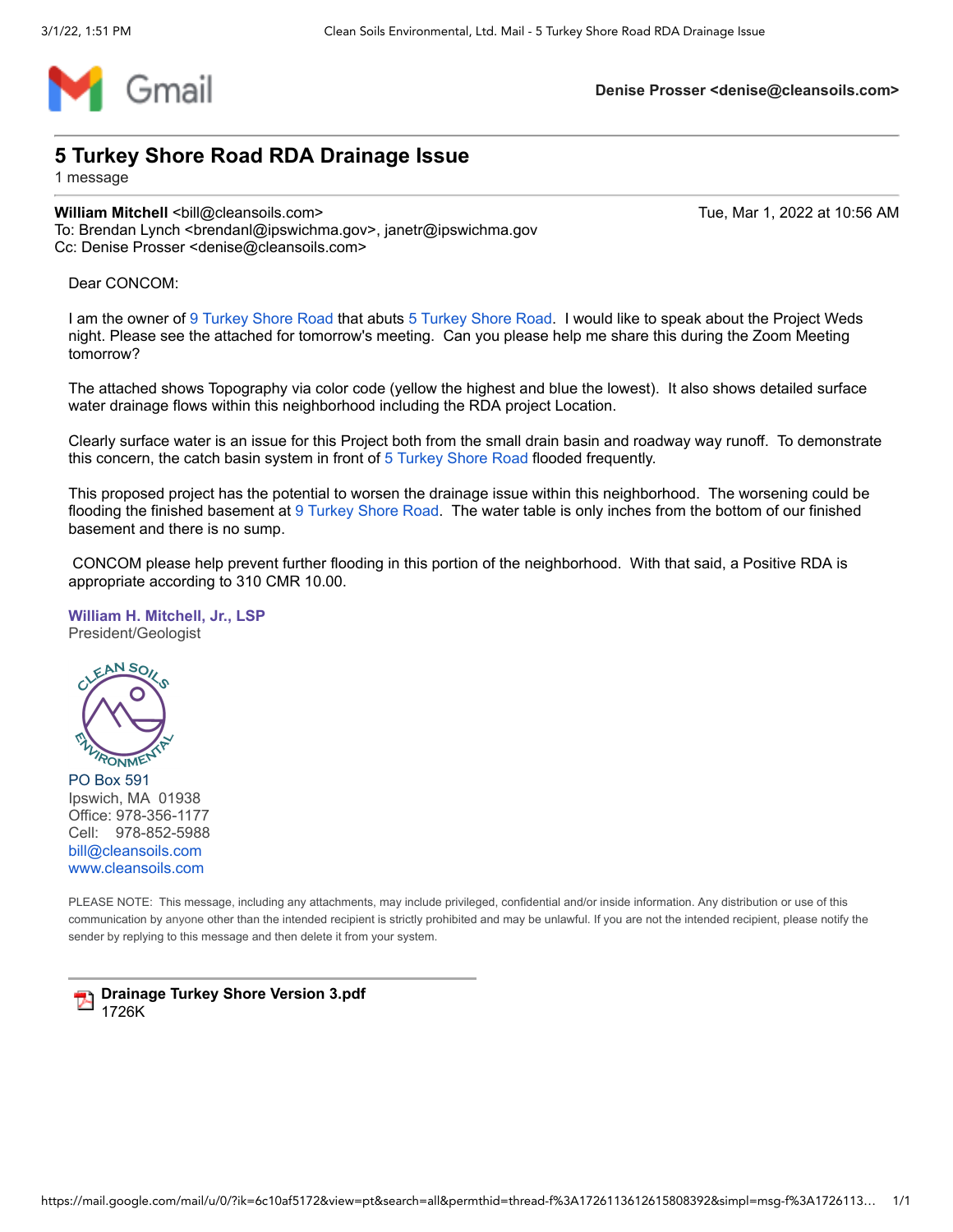

**TOWN OF IPSWICH** 

**Select Board** 25 Green Street **IPSWICH, MASSACHUSETTS 01938** 

Tammy Jones, Chair William Whitmore, Vice Chair Linda Alexson Kerry L. Mackin Sarah Player

March 21, 2022

Mr. Michael Kennealy, Secretary Executive Office of Housing & Economic Development 100 Cambridge Street, Suite 300 Boston, Massachusetts 02114

RE: Multi-Family Zoning Requirements for MBTA Communities

Dear Secretary Kennealy:

On behalf of the Ipswich Select Board I offer these comments on the proposed Multi-Family Zoning Requirements for **MBTA** Communities.

Massachusetts has an undeniable shortage of housing which contributes to the high cost of housing in the State. We understand the need to increase the supply of market and affordable housing in Massachusetts. Doing so will be better for our citizens and make our State more competitive. We do not believe applying the same standard across all 351 communities makes sense. We have seen that a one size fits all approach is rarely the best or most effective tactic.

Ipswich is an MBTA community and has a commuter rail stop on Topsfield Road, therefore, we offer the following comments on the proposed regulations:

- The draft regulations require at least one district with a minimum of 50 acres that allows a density of at least 15  $\bullet$ housing units per acre. Ipswich would be required to provide for at least 971 housing units. Ipswich has a little over 6,400 housing units. The regulations would increase the number of units by 15%! This would have an enormous impact on Ipswich.
- The requirement that a district be located near a downtown area not more than 0.5 miles from transit would be  $\bullet$ near impossible as this is already a densely populated area with congested streets, homes and our downtown businesses.
- The fiscal impact on the community is incalculable. Increasing the number of dwelling units by 15% would result  $\bullet$ in the following impacts:
	- An explosion of school age children. This will likely require the construction of new schools or additions to existing buildings, if feasible:
		- The Massachusetts School Building Authority is stretched beyond its means as it is; we cannot assume there will be funds to assist this newest unfunded mandate
		- $\blacksquare$ Antiquated and burdensome procurement laws needlessly drive up the cost of public construction while providing no added value. This places the onus on local taxpayers
	- Dramatic increase in traffic:  $\circ$ 
		- This will further clog already congested roads, increasing commute times, contributing to more road rage, and burdening the environment with more vehicular emissions
		- Increase demand for local public safety to police these roads and respond to a likely increase in  $\blacksquare$ motor vehicle accidents. As with other costs, the expense will be borne by local taxpayers

p: (978) 356-6604  $f: (978)$  356-6616 e: selectboard@ipswichma.gov w: www.ipswichma.gov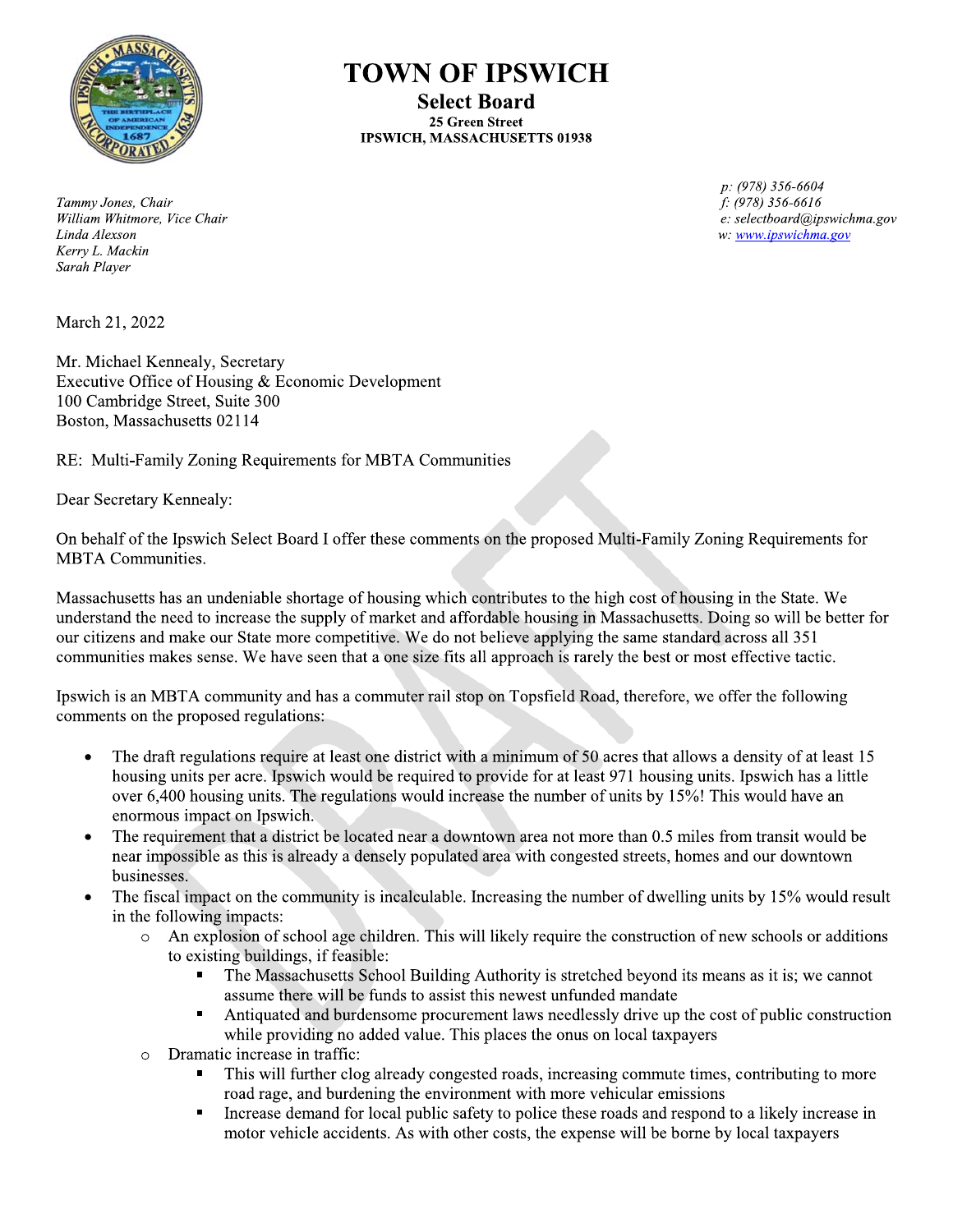- Environmental degradation:  $\circ$ 
	- Satisfying the requirement will push development even closer to environmentally sensitive areas, including wetlands, areas subject to flooding, and critical habitats. The Ipswich River, one of America's most endangered rivers, runs through downtown Ipswich
	- Disturbance of such areas is completely contrary to the need to plan for climate change. Building  $\blacksquare$ near sensitive areas will increase the need for more funding to mitigate climate impacts. This is a vicious cycle
- Water and Wastewater Infrastructure:  $\circ$ 
	- Ipswich is within the Ipswich River and Parker River watersheds, which are severely strained watersheds. At this point we have concerns if we can meet normal future housing and economic development within the constraints of the Water Management Act. We also have concerns about accommodating normal housing growth, plus 971 additional dwelling units without potentially violating the Water Management Act and further compromising the health of the watershed
	- Ipswich has a large number of homes that have onsite septic systems with the remainder on Town-owned sewer system. Approximately 2200 homes and businesses have access to our sewer system.
- The law's requirements appear at conflict with Chapter 40B. A community that has achieved 10% on its  $\circ$ subsidized housing inventory or is in safe harbor would appear to lose those protections
- Community character could be severely degraded by poorly designed, cheaply built projects that are  $\circ$ incongruous with the community. Are communities able to apply design criteria?

We know that simply offering our complaints is not helpful. We offer the following solutions and recommendations in hopes of improving the regulations:

- Eliminate the 50 contiguous acre minimum
- Requiring that 15% of housing units be classified as affordable would be a high bar, but is more reasonable than what is proposed. Please provide clarity on the apparent conflict between these regulations and c. 40B
- Give credit for communities that lack adequate water or wastewater infrastructure  $\bullet$
- Give credit for units already existing in transit and downtown areas
- Give credit for units that could be constructed in transit and downtown areas under current zoning  $\bullet$
- Give more time for communities to comply  $\bullet$
- Provide funding to enable communities to plan for and construct the units. Another unfunded mandate only makes  $\bullet$ communities more resistant
- Eliminate the  $\frac{1}{2}$  mile radius for communities that have no public transport facilities  $\bullet$
- Relax the  $\frac{1}{2}$  mile radius requirement for communities that operate a shuttle from an MBTA station.

As you can see, we are concerned about the regulations as proposed. However, with reasonable accommodations and flexibility we believe they can accomplish the Administration's goals while respecting communities' unique characteristics. We want to be part of the solution, not part of the problem. We hope you will embrace these suggestions in the spirit in which they are intended.

Sincerely,

**Tammy Jones Select Board Chair**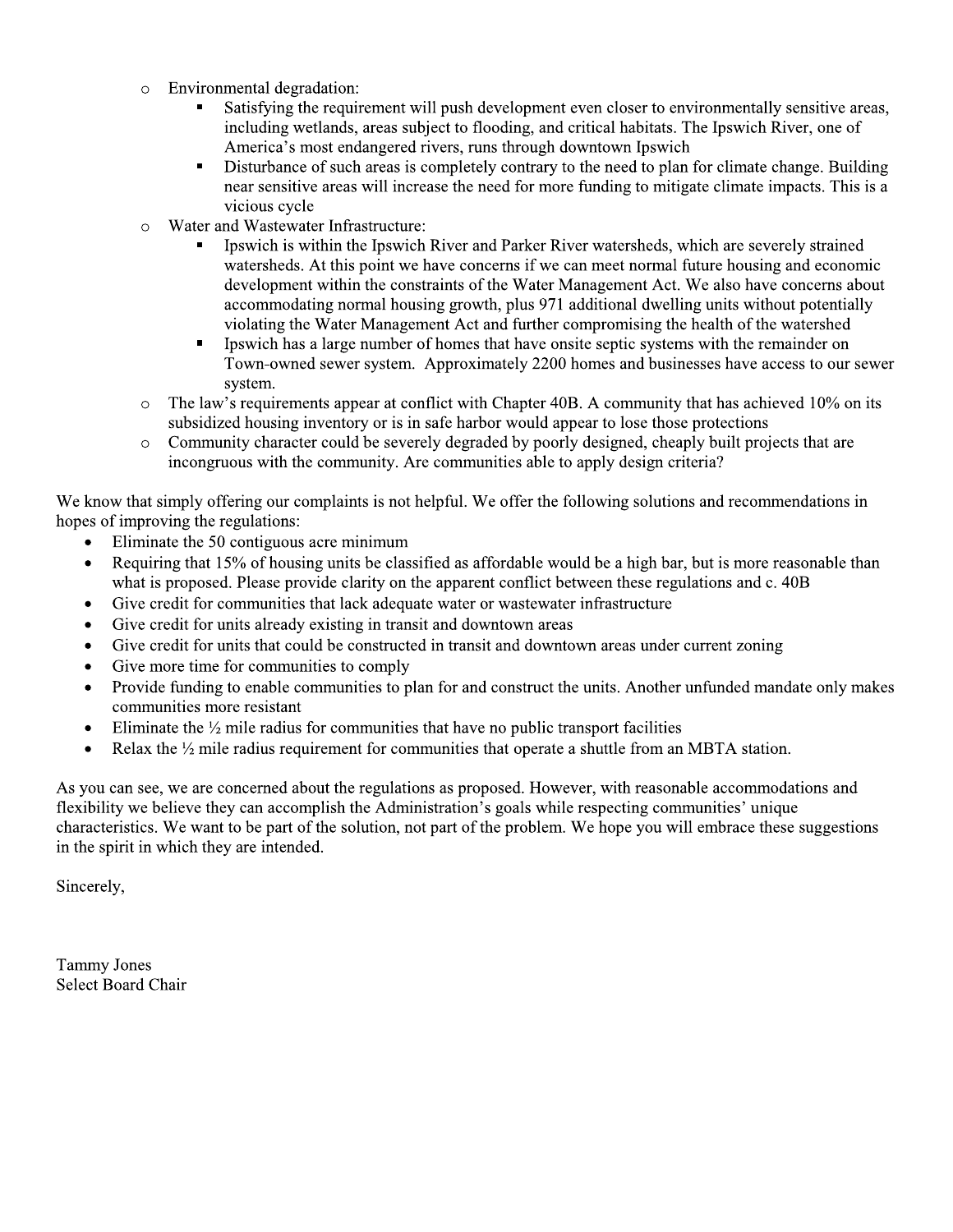# **Conservation Office**

During this time, please contact our office via email or phone if you wish to schedule an appointment or site visit. Public records requests can also be performed via email. Thank you for your patience and understanding. Voicemails left at the Conservation Office will be responded to when the Agent is in the office.

#### All Conservation Commission meetings are being held via Zoom until further notice. The instructions are as follows. The meeting schedule is below. Please see Agenda for most up to date information. The Agendas can be found on the Home Page under "How Do I"

The Conservation Commission will participate in this meeting remotely utilizing Zoom in accordance with the Governor's March 12 Order suspending provisions of Open Meeting Law and to promote public health and social distancing.

• To listen with an opportunity to participate in this public meet please use the following link:

#### https://us02web.zoom.us/j/84935912194?pwd=a1kwbXNxWHY1eWRHWEE0ZnlRVDVHQT09

- 1. Meeting ID: 849 3591 2194
- 2. Password: 794359
- If you do not have a camera or microphone on your desktop or laptop, please follow the instructions below to call-in by telephone:
- 1. Dial (929) 205-6099 or (312) 626-6799
- 2. MEETING ID: 849 3591 2194 (followed by #)
- 3. MEETING PASSWORD: 794359 (followed by #)

If you cannot access the meeting via Zoom or telephone and you would like to comment on a project, please email BrendanL@ipswichma.gov with your question or comment and it will be added to the public record. You can also hand write a letter and mail it to: Conservation Department, 25 Green St., Ipswich, MA 01938.

The Conservation Office assists the Conservation Commission in administering the Massachusetts Wetlands Protection Act (WPA) and the Ipswich Wetlands Protection Bylaw. The WPA empowers the Conservation Commission to determine if a project will adversely impact the following eight interests:

- Protection of Public and Private Water Supply
- Protection of Groundwater Supply
- ∘ Providing Flood Control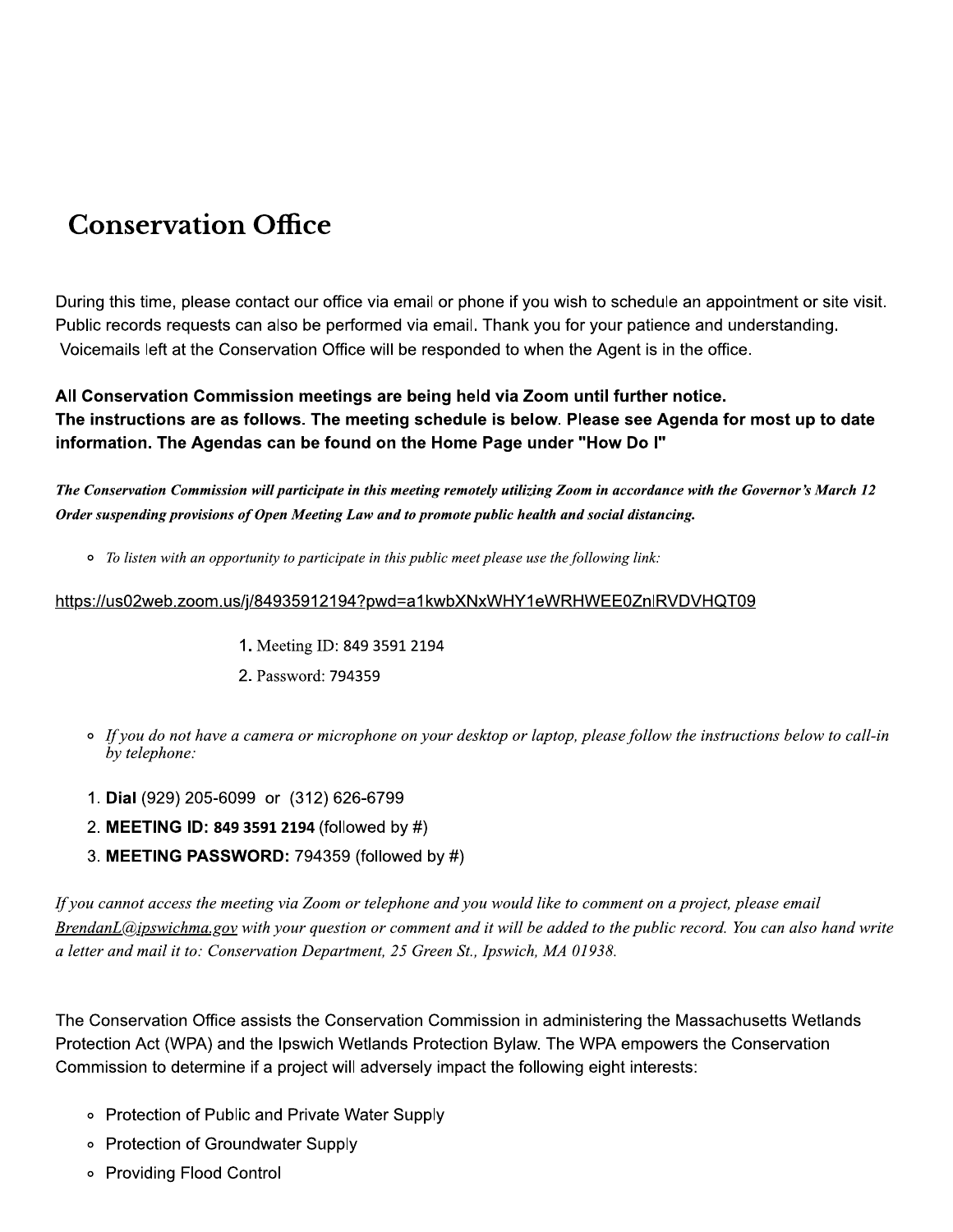- Prevention of Storm Damage
- Prevention of Pollution
- Protection of Land Containing Shellfish
- Protection of Wildlife Habitat
- Protection of Fisheries.

The Ipswich Wetlands Protection Bylaw adds *Erosion and Sedimentation Control* to the above interests.

The Conservation Commission has jurisdiction within 100' of a wetland, 150' of an Area of Critical Environmental Concern (ACEC, defined as elevation 10' in certain coastal areas), and 200' of a river or perennial stream. Any work that impacts the water, soils or vegetation (other than pruning landscaped areas, routine maintenance of lawn, and a few other minor activities) requires prior approval by the Conservation Commission. This approval is achieved by filing certain forms and information with the Conservation Office, and attending a public meeting with the Commission to present the project and answer questions.

The Conservation Office is available to assist applicants to ensure that all required forms are properly completed and submitted.

## **Conservation Commission Meeting Schedule and Filing Deadlines**

o 2022 Conservation Commission Meeting Schedule

### **Articles of Interest**

- How Neonics Can Kill Bees
- o Are There Wetlands On My Property?
- o Is My Home in a Floodplain?
- o Wild Animal Stranding: Injury Contact Information
- o Temporary Erosion Control Information
- o What to do with Fall leaves? LEAVE THE LEAVES

### The Beecology Project: Protecting Pollinators through Citizen Science

"What's the Buzz?" Webinar from Dr. Rob Gegear, UMass Dartmouth

Spotted Lantern Fly: Mass Department of Agriculture Announcement

## **Proposed Local Stormwater Regulations**

o Ipswich Draft Stormwater Regulations

# FAOs

o How does the Ipswich Conservation Commission administer the Massachusetts Wetlands Protection Act and the Ipswich Wetland Protection Bylaw?